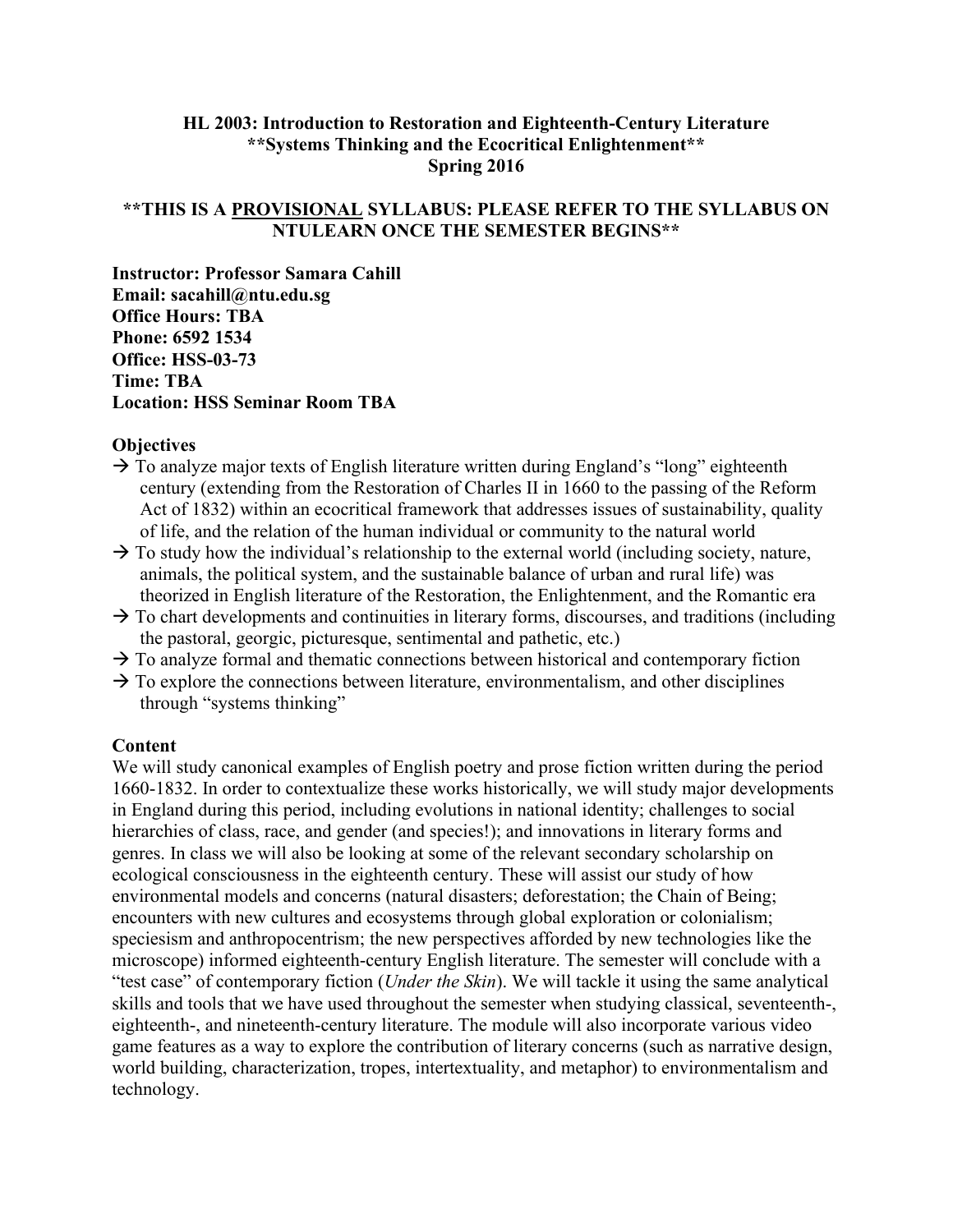# **1. What is Ecocriticism? What is Systems Thinking?**

Introduction to the module; historical and theoretical overview

### **2. Anthropocentrism and the Anthropocene**

Assignment Garrard, "The Future of Ecocriticism"; Sitter, "Academic Responsibility and the Climate of Posterity"; Wood, "What is Sustainability Studies?" (NTULearn and online)

## **3. Georgic and Pastoral in the Ecocritical Tradition**

Assignment Virgil, *Georgics*, Book 1; Theocritus, excerpt from the *Idylls;* Marlowe, "The Passionate Shepherd to His Love"; Raleigh, "The Nymph's Reply to the Shepherd" (NTULearn)

## **4. The Chain of Being and Systems Thinking**

Assignment

Robert Hooke, *Micrographia* (images); Rochester, "A Satyr Against Reason and Mankind"; Hogarth's "Stages of Cruelty" (images); excerpt from *A Sentimental Journey*, "The Dead Ass"; Addison, *The Spectator* No. 519, "On the Scale of Being"; Pope, an excerpt from "An Essay on Man"; Johnson, *Idler* No. 17 (NTULearn)

## **5. Nature and Human Perspective**

Assignment

Anne Finch, "A Nocturnal Reverie"; Wordsworth, "Lines Composed a Few Miles above Tintern Abbey"; Coleridge, "This Lime-Tree Bower My Prison"; Fielding, selection from *Tom Jones* (NTULearn)

## **\*MIDTERM ESSAYS DUE TBA\* Hard copies dropped off at my office or pigeonhole by 5pm**

## **6. Consumption and Colonialism**

Swift, "A Modest Proposal" and Book IV of *Gulliver's Travels* (NTULearn)

#### **7. Class, Resources, and Catastrophe NO CLASS**

Make-up class: Watch *Snowpiercer* (or a movie of your choice that deals with the following concerns) and write a one-paragraph response to its representation of the difficulties of resource distribution during or following a natural (or anthropogenic) disaster

## **MIDTERM BREAK**

## **8. Water and Urbanization**

Assignment Swift, "A Description of a City Shower" (NTULearn) and Lee Tzu Pheng, "Singapore River" [\(http://poetryprosedrama.blogspot.sg/2010/10/singapore-river-by-lee-tzu-pheng.html\)](http://poetryprosedrama.blogspot.sg/2010/10/singapore-river-by-lee-tzu-pheng.html); Miyazaki's *Spirited Away* (in class)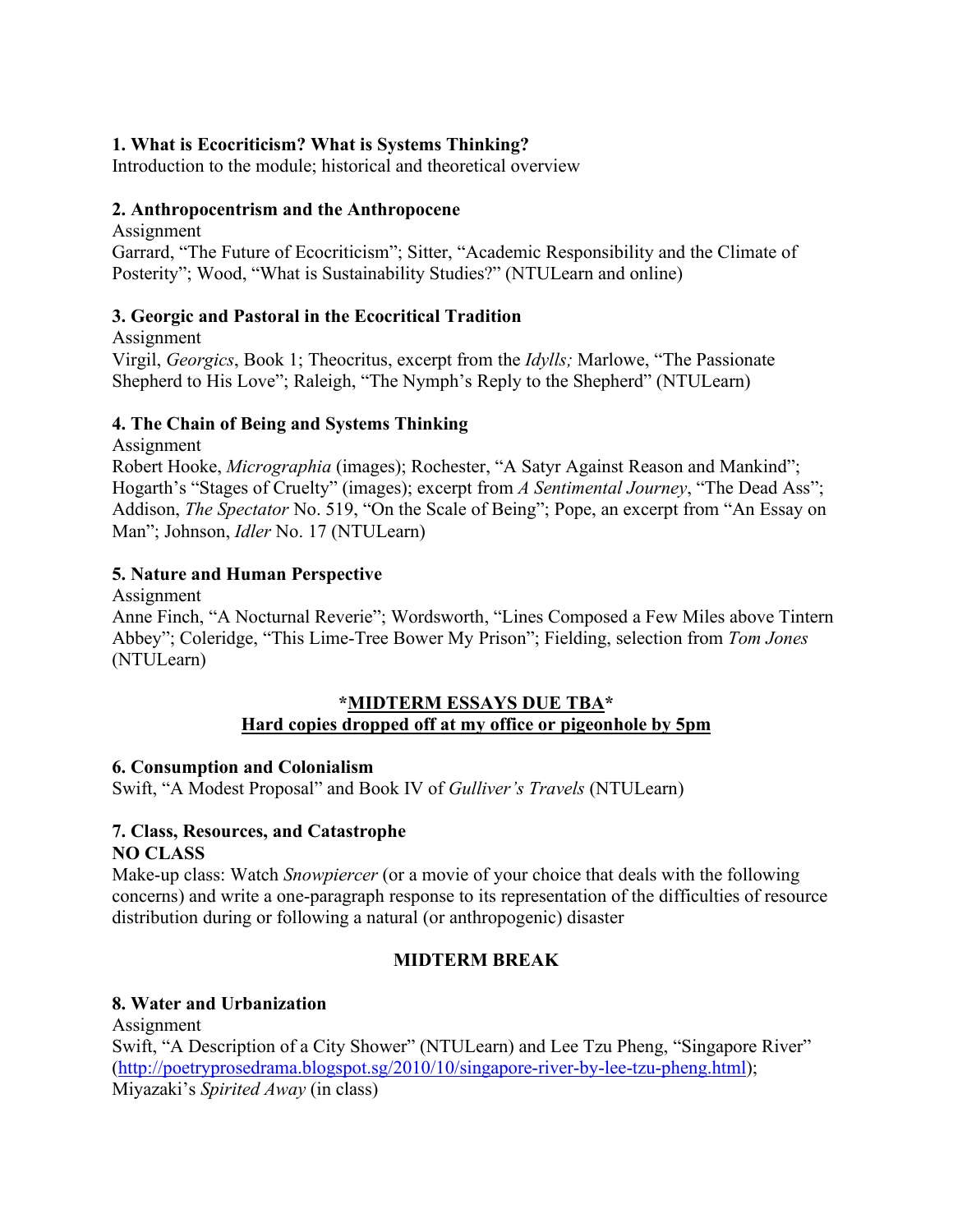#### **9. Trees: Being, Metaphor, Personification**

Assignment Clare, "To a Fallen Elm"; Cowper, "Yardley Oak"; excerpt from *Magi* – *Labyrinth of Magic* manga (Volume 10, Chapters 90 and 96) (NTULearn and online)

### **10. Class, Gender, and Empire**

Assignment Duck, "The Thresher's Labour"; Collier, "The Woman's Labour"; Crabbe, "The Village"; Goldsmith, "The Deserted Village"; Shelley, "A Song: Men of England" and "To Sidmouth and Castlereagh" (NTULearn)

**11. Anthropocentrism Revised?**

Assignment *Under the Skin*

**12. Anthropocentrism Revised? (continued)**

Assignment *Under the Skin*

# **\*FINAL ESSAYS DUE: TBA\* Hard copies dropped off at my office or pigeonhole by 5pm**

## **Extensions will only be granted for documented cases of medical or family emergencies or for students with FYP projects confirmed by the Division of English (please contact me if you are an FYP student).**

#### **Learning Outcome**

The course will provide students with an introduction to canonical examples of English literature (poetry, drama, prose fiction) from the period 1660-1832 and an opportunity to apply those examples to contemporary issues of ecological consciousness, quality of life, and urban sustainability. By the end of the course, students will be able to analyze the formal aspects of eighteenth-century literary genres and articulate how various authorities and identities are negotiated (or constructed) in terms of ecological consciousness. Students will also have a clear sense of how literary concerns such as narrative, perspective, and characterization can make a contribution to interdisciplinary systems thinking.

## **Student Assessment**

- In-class or online writing exercises: 10% (**Tentative: Your participation mark will in part depend on brief responses to in-class viewings throughout the semester of** *ECO - Global Survival Game*)
- Midterm Project (750-1000 words): 10%. Must be in MLA format and must address at least one text (this may be an excerpt) published before 1900 and incorporate two secondary sources. One of these secondary sources must be scholarly; the other may be a contemporary commentary from a local newspaper or blog. Discuss one of the texts we study this semester and an art object/architectural structure/site of cultural history in